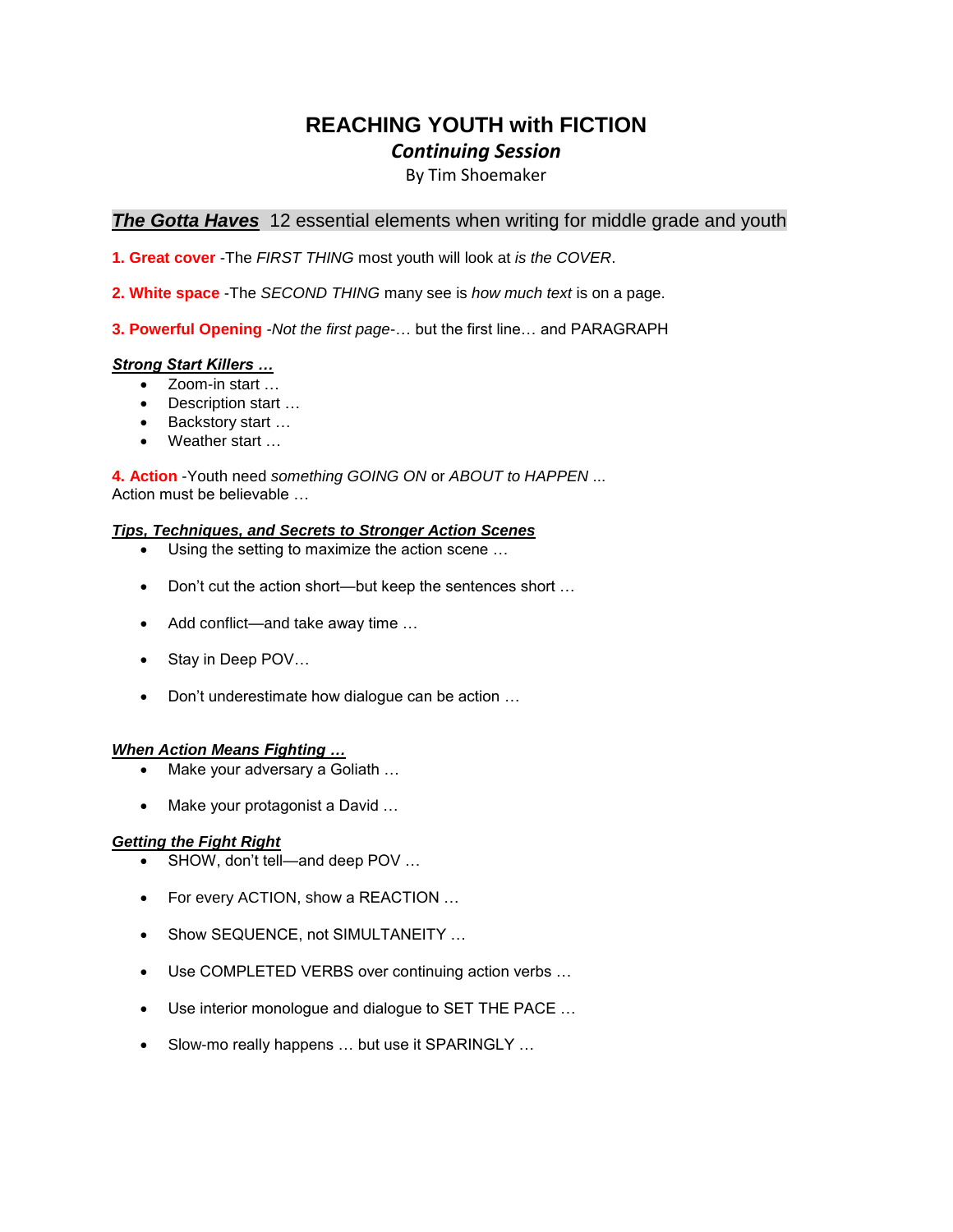# Shoemaker/Reaching Youth with Fiction … Continuing Session

### **5. Show the Story— and from the Character's POV** -You *don't want to TELL a story*, *you want to SHOW it*.

### *When it's OKAY to TELL …*

### *Four Tips for Showing Instead of Telling*

- Show reader what's happening … let them interpret what's going on …
- Choose the Words that show it best …
- Show me only what is important to that character at that moment in the story ...
- Show me what's going on outside your character, and then show me how they react ...

#### **6. Use DEEP POV** – we want to write everything through our POV character's eyes

#### *Five Things to Consider to Help You Write in DEEP POV*

- Perspective …
- Personality …
- Priorities …
- Predisposition …
- Pandora's Box …

#### *Four Places to Specifically Look at to Deepen POV in Your Manuscript*

- Descriptions …
- Backstory …
- Dialogue …
- Interior Dialogue ...

**7. Believability –** Sometimes it's hard to take Christian fiction seriously …

#### *We Need to Make Every Aspect of our Story Believable …*

#### *What are Some Things to Watch For?*

- Timelines …
- Reactions …
- Non-reactions …
- Physical impossibilities …
- The Christian Element ...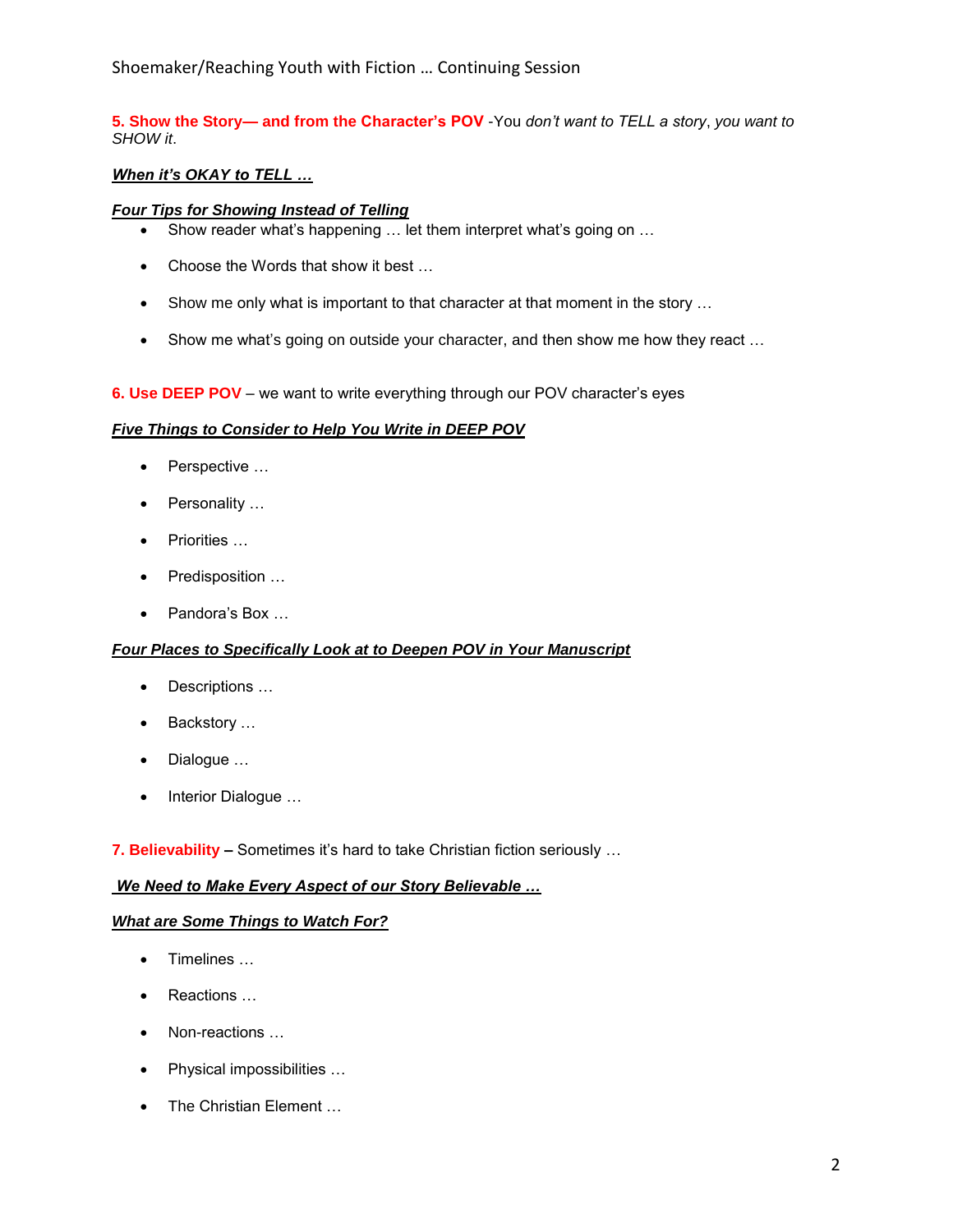### *Ways to Overcome Issues of Believability*

- Let a character question the unbelievable …
- Anticipate the areas and help the reader over the hurdles …
- Always ask … would my character really react this way?
- Trust your gut …
- The Christian aspects ... does it fit naturally?

**8. Likeable Main Character** -If they don't *QUICKLY IDENTIFY* with *the main character*, if *they don't like him*, *what happens?* 

• Resist the urge to try to make your character LIKEABLE by giving them GREAT LOOKS or ABILITIES … IT MAY BACKFIRE ON YOU.

**9. A Clear Goal** -What does the character want—*bad?*

• Your protagonist should have an inner need …

**10. Strong conflict** -WHAT or WHO is going to *GET IN HIS WAY… MAKING IT TOUGHER THAN EVER to ATTAIN HIS GOAL?*

### **11. Great Dialogue**

#### *Three Ways We Weaken Dialogue*

- Too much dialogue at one time …
- Dialogue that is too real ...
- Fake dialogue to reveal backstory ...

#### *Three Ways to Strengthen Dialogue*

- Keep dialogue between two people when possible …
- Keep dialogue short and snappy …
- Think of dialogue as a game between characters ... Ping Pong Principles ...

**12. Short Chapters with Cliffhangers** -*End chapters with something* that will make them *want to TURN the PAGE*, *not CLOSE the BOOK*.

## **Other Important Things to Consider When Writing for Youth**

## **1. Avoid the Cheap Shots**

- Portraying parents as dumb ...
- Portraying authority as primarily bad …